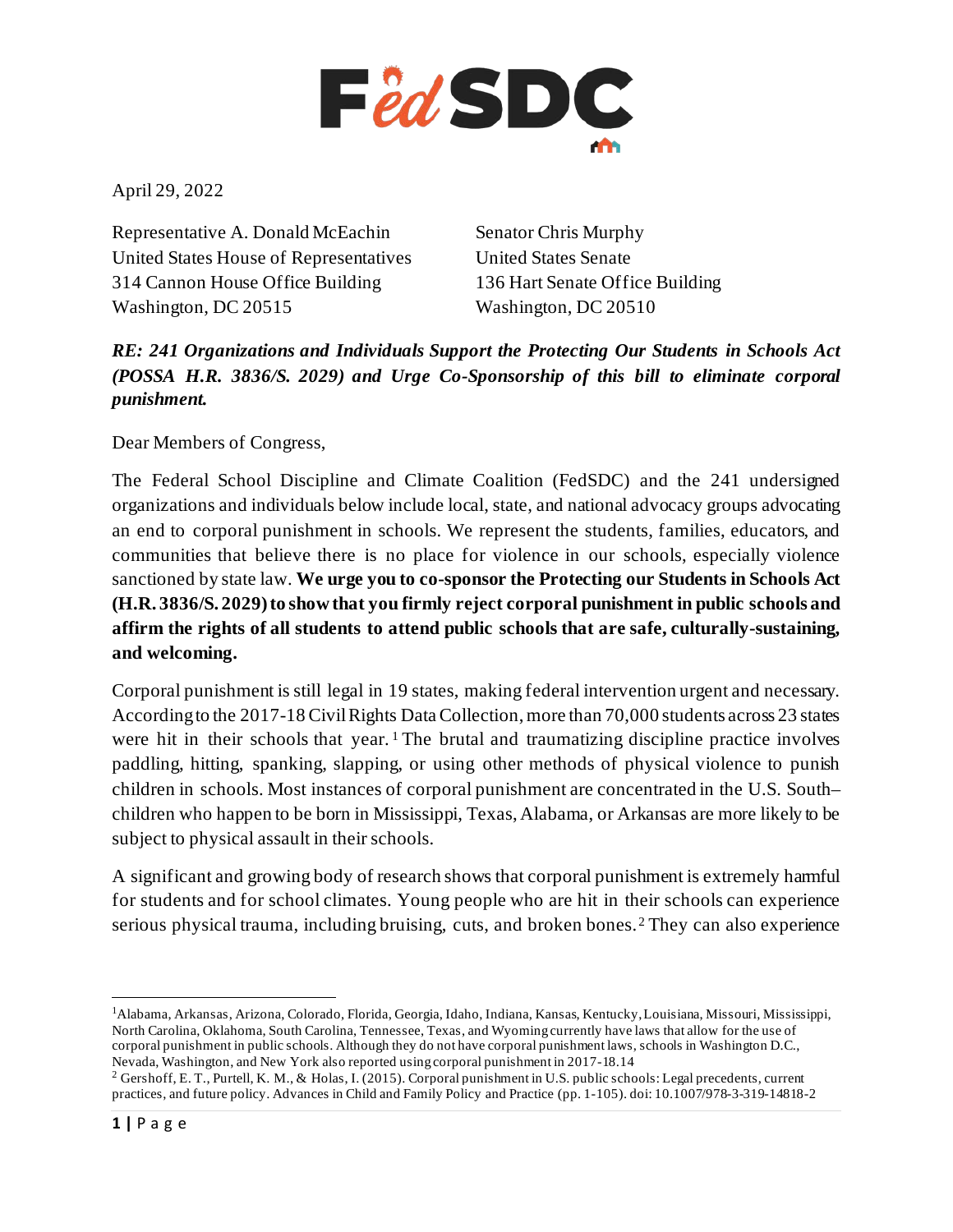emotional and psychological trauma and feel disconnected from their school communities. [3](#page-1-0) Students who are hit *and* the students who observe their peers being hit are more likely to struggle academically.[4](#page-1-1) And, as long as corporal punishment is legal in public schools, we are sending the message to all students that physical violence is an appropriate form of conflict resolution, rather than relationship building and understanding the root of personal and interpersonal issues.

This research supports the decades-long advocacy and painful lived experiences of the many students and families–particularly in communities of color–who have been advocating an end to school-based corporal punishment in their states and at the federal level.

Corporal punishment is one way that students are funneled into the school-to-prison pipeline.[5](#page-1-2) As with other forms of punitive discipline and policing, Black students and other students of color are disproportionately hit in their classrooms, though they are not more likely to break school rules. In 2017-18, Black students made up 15% of the public-school population but were the victims of 37.3% of corporal punishment instances.[6](#page-1-3) These clear racial disparities reveal corporal punishment as one of the many tools that perpetuates racial discrimination and violence in schools. The historical roots of the practice reveal the connection corporal punishment has to other forms of violence in communities of color. One study of school-based corporal punishment revealed that corporal punishment is used most frequently against students–particularly Black students–in the same counties where the highest numbers of lynching's of Black people took place in the late 19th and early 20th centuries.[7](#page-1-4) Additionally, the use of corporal punishment against Latinx students for speaking Spanish in schools highlights a history of state-sanctioned cultural- and linguisticsuppression to control communities of color.<sup>8</sup> In addition to the clear harms corporal punishment causes to students and school climates today, the violent, racist history of the practice demands its immediate prohibition.

<span id="page-1-5"></span><sup>&</sup>lt;sup>8</sup> See Ayala, E. Bilingual educators recall when students were shamed, paddled for speaking Spanish. (2019). San Antonio Express News[. https://www.expressnews.com/news/news\\_columnists/elaine\\_ayala/article/Bilingual-educators-recall-when](https://www.expressnews.com/news/news_columnists/elaine_ayala/article/Bilingual-educators-recall-when-students-were-13626010.php)[students-were-13626010.php](https://www.expressnews.com/news/news_columnists/elaine_ayala/article/Bilingual-educators-recall-when-students-were-13626010.php)



<span id="page-1-0"></span><sup>3</sup> *See* Greydanus, D.E., Pratt, H.D., Spates, C.R., Blake-Dreher, A.E., Greydanus-Gearhart, M.A., & Patel, D.R. (2003). Corporal Punishment in Schools. Journal of Adolescent Health, 32, 385-393.

<span id="page-1-1"></span><sup>4</sup> *See* Dupper, D.R., & Dingus, A.E.M. (2008). Corporal Punishment in U.S. Public Schools: A Continuing Challenge for School Social Workers. National Association of Social Workers, 243-250; Hyman, I. (1996). Using Research to Change Public Policy: Reflections on 20 Years of Effort to Eliminate Corporal Punishments in Schools. Pediatrics, 98(4), 818-821.

<span id="page-1-2"></span><sup>&</sup>lt;sup>5</sup> The school-to-prison pipeline describes the ecosystem of policies and practices that push students out of school through the use of exclusionary discipline and policing, increasing the likelihood of a number of negative consequences, including grade retention, school dropout, and contact with the criminal legal system. In the case of corporal punishment, some students are also pushed out of school in more direct and immediate ways–some make the difficult choice to not return to their classrooms in order to avoid being hit.

<span id="page-1-3"></span><sup>6</sup> U.S. Department of Education, Office for Civil Rights. (2020). Civil Rights Data Collection, 2017-2018. <https://ocrdata.ed.gov/estimations/2017-2018>

<span id="page-1-4"></span><sup>&</sup>lt;sup>7</sup> Ward, G., Petersen, N., Kupchik, A., & Pratt, J. (2021). Historic Lynching and Corporal Punishment in Contemporary Southern Schools. Social Problems[. https://ccsproject.org/2021/05/20/article-historic-lynching-and-corporal-punishment-in-contemporary](https://ccsproject.org/2021/05/20/article-historic-lynching-and-corporal-punishment-in-contemporary-southern-schools-social-problems-by-ward-petersen-kupchik-and-pratt/)[southern-schools-social-problems-by-ward-petersen-kupchik-and-pratt/](https://ccsproject.org/2021/05/20/article-historic-lynching-and-corporal-punishment-in-contemporary-southern-schools-social-problems-by-ward-petersen-kupchik-and-pratt/)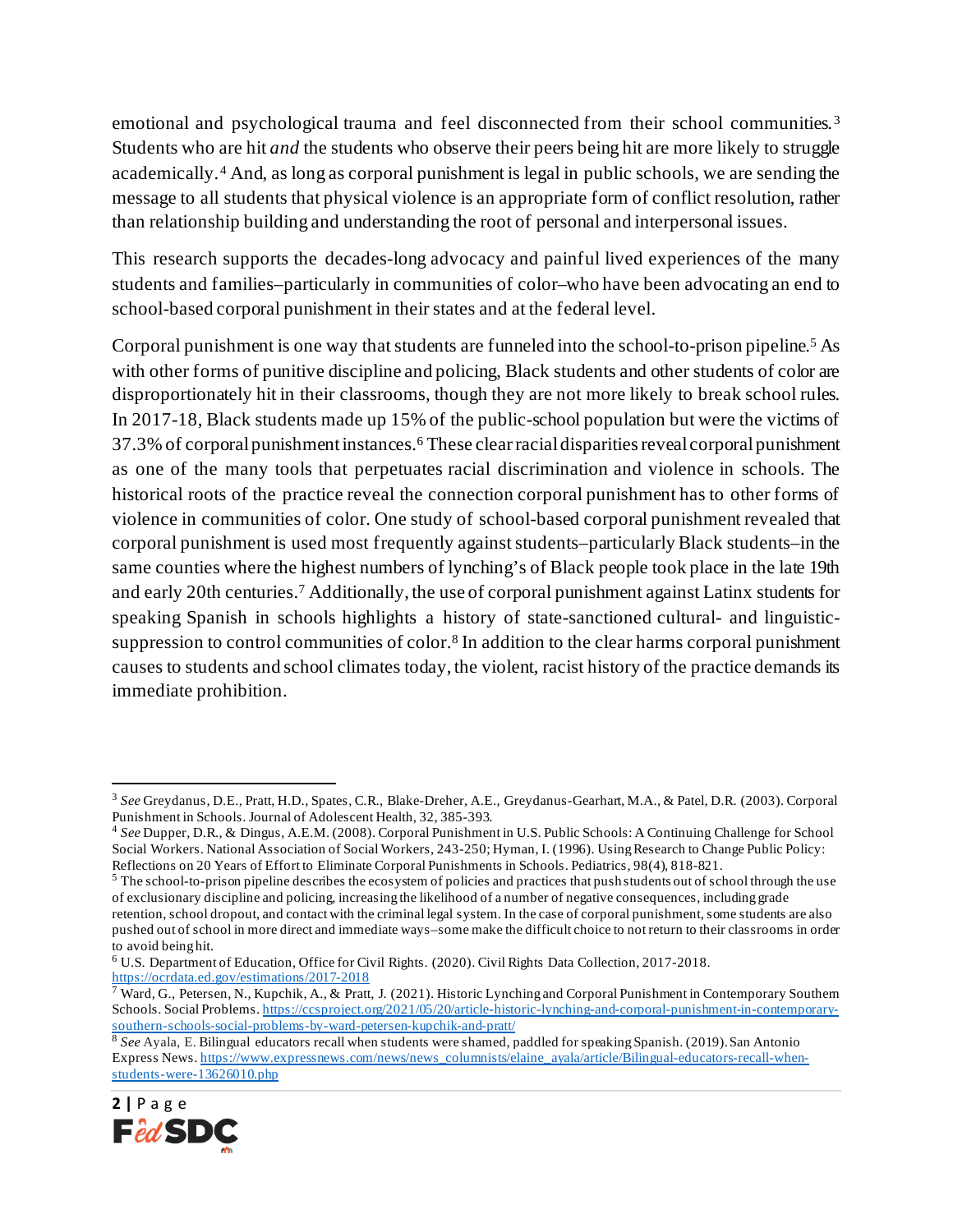Students with disabilities are also disproportionately hit in their schools. In 2017-18, they accounted for 21% of students hit in schools, though they made up 17% of the student population.<sup>[9](#page-2-0)</sup> Paddling and hitting students with disabilities, many of whom are particularly vulnerable to various types of abuse in their schools, is clearly inconsistent with best practices for supporting students and violates federal protections like IDEA, with which schools are required to comply. Additionally, many students with intersecting identities–like students of color with disabilities– are positioned to experience the harms of corporal punishment at even higher rates than their peers.[10](#page-2-1)

The toll of corporal punishment on school climates can be devastating. Millions of young people in this country live in states where their public school district is authorized to adopt "discipline" practices that model violence to punish and address conflict. They see adults in their lives spank, paddle, and slap their peers, often for small infractions. [11](#page-2-2) The use of corporal punishment creates school conditions that may exacerbate trauma already felt by students and compromises the efficacy of the mental health supports and school climate investments, including those being made in response to the COVID-19 pandemic.

This state-sanctioned violence in our public-school classrooms demands immediate federal intervention. The use of corporal punishment in schools' harms children and is contrary to the most basic civil rights protections and principles. Hitting children in schools makes the entire school climate unstable, generating fear in students who are forced to be bystanders to the violence, and robbing teachers of tools to safely resolve conflict and address issues.

Nearly two dozen states are failing to protect children from harm, and it is the responsibility of the federal government to come to these students' aid. The Protecting our Students in Schools Act will:

- Prohibit corporal punishment in schools that receive federal funding;
- Create a private right of action to protect students in schools that continue to use corporal punishment;
- Require more robust data collection to track discipline practices in schools; and
- Create a grant program to support local education agencies to invest in research-based practices that improve school climate and end the reliance on punitive and exclusionary school discipline practices.

The Protecting our Students in Schools Act will end harmful discipline practices in schools and make much-needed investments in the strategies that work to support students, equip teachers, and

<span id="page-2-2"></span>[https://www.splcenter.org/sites/default/files/com\\_corporal\\_punishment\\_final\\_web\\_0](https://www.splcenter.org/sites/default/files/com_corporal_punishment_final_web_0.pdf)[.pdf](https://www.splcenter.org/sites/default/files/com_corporal_punishment_final_web_0.pdf)



<span id="page-2-0"></span><sup>9</sup> U.S. Department of Education, Office for Civil Rights. (2020). Civil Rights Data Collection, 2017-2018. <https://ocrdata.ed.gov/estimations/2017-2018>.

<span id="page-2-1"></span><sup>&</sup>lt;sup>10</sup> In Texas, for example, Black children with disabilities are punished at higher rates than Black children without disabilities children of other races with disabilities.

<sup>11</sup> *See* The Center for Civil Rights and Remedies & Southern Poverty Law Center. (2019). *The Striking Outlier: The Persistent, Painful and Problematic Practice of Corporal Punishment in Schools.*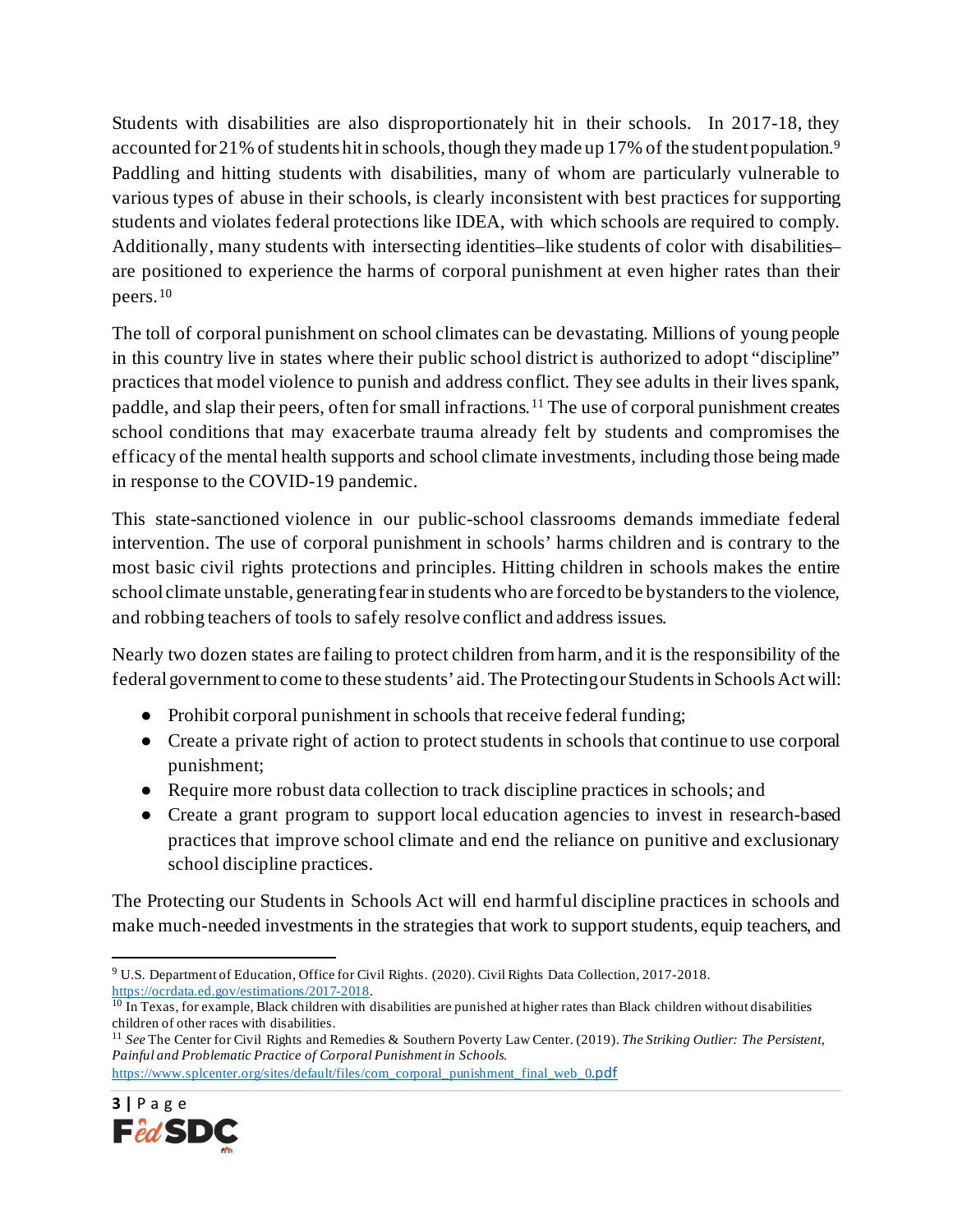promote stronger school communities. Members of our advocacy community plan to follow up with you as we urge you and your colleagues to co-sponsor the Protecting our Students in Schools Act. We would be happy to provide you with additional data, research, and information about the harms of corporal punishment and the benefits of investing in research-based alternatives and strategies that protect all students.

We appreciate your consideration. For more information or should you be interested in speaking more, please contact Morgan Craven, Intercultural Development Research Association a[t morgan.craven@IDRA.ORG](mailto:morgan.craven@IDRA.ORG) or Christopher Scott, Open Society Policy Center at [christopher.scott@opensocietyfoundations.org.](mailto:christopher.scott@opensocietyfoundations.org)

## *ABOUT FEDSDC*

FedSDC is a diverse group of local community organizers, national organizations, and directly impacted students, youth, families, and community members committed to advocating for legislative and federal action to protect the interests and educational rights of Black and Brown students and youth through a racial and educational equity lens. Establishing police-free schools while implementing effective, non-punitive, and culturally-sustaining practices in schools and alternatives to school discipline, is a core value for our coalition.

Sincerely,

## **ORGANIZATIONS**

Center for Disability Rights IDRA Nollie Jenkins Family Center, Inc. Open Society Policy Center The Daniel Initiative

A Little Piece of Light action communication and education reform Advancement Project National Office Advocating 4 Kids, Inc Alliance for Educational Justice American Civil Liberties Union (ACLU) American School Counselor Association Autistic Self Advocacy Network Bazelon Center for Mental Health Law Benedictine University Faculty Benedictine University Faculty Senate

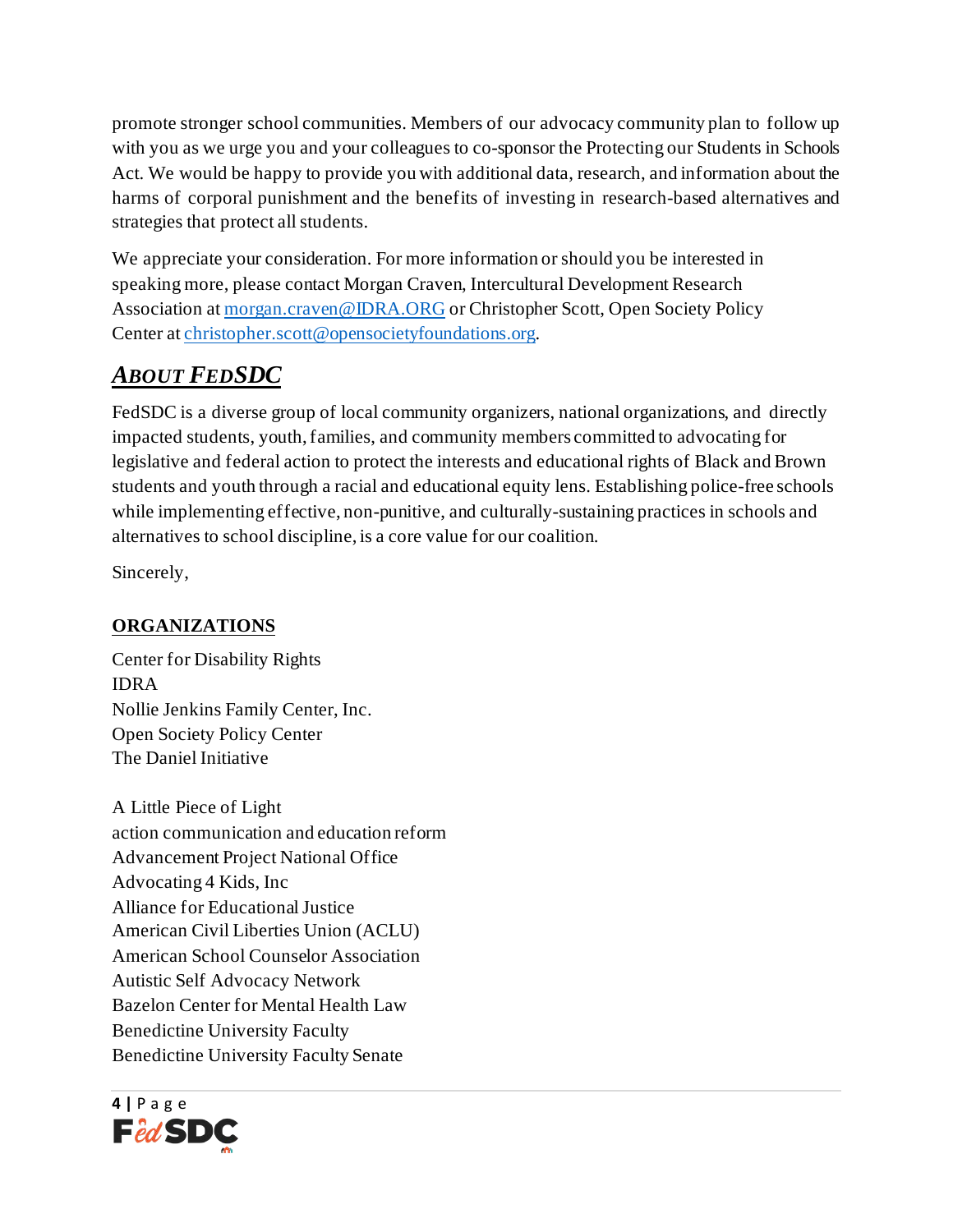Blacks in Law Enforcement of America Brighton Park Neighborhood Council Center for Law and Education Center for Law and Social Policy (CLASP) Center for Learner Equity Center for Popular Democracy Children's Defense Fund Church of Scientology National Affairs Office Clearinghouse on Women's Issues Coalition for Juvenile Justice Coalition of Texans with Disabilities (CTD) Coleman Advocates for Children & Youth Committee for Children Communities for Just Schools Fund Communities United for Restorative Youth Justice Community Organizing and Family Issues (COFI) Congregation of Our Lady of Charity of the Good Shepherd, U.S. Provinces Council of Parent Attorneys and Advocates Dallas CORE Dignity in Schools Campaign Disability Rights Education & Defense Fund Disability Rights Nebraska Education Justice Alliance Education Law Center Elite Educational Consulting End Mass Incarceration Georgia Network Equal Rights Advocates Equality California Faith in New Jersey Families and Friends of Louisiana's Incarcerated Children Family Connection of SC Fannie Lou Hamer Center for Change Feminist Majority Foundation First Focus Campaign for Children Florida Student Power Network Girls Inc. GLSEN Hispanic Federation Human Rights Campaign

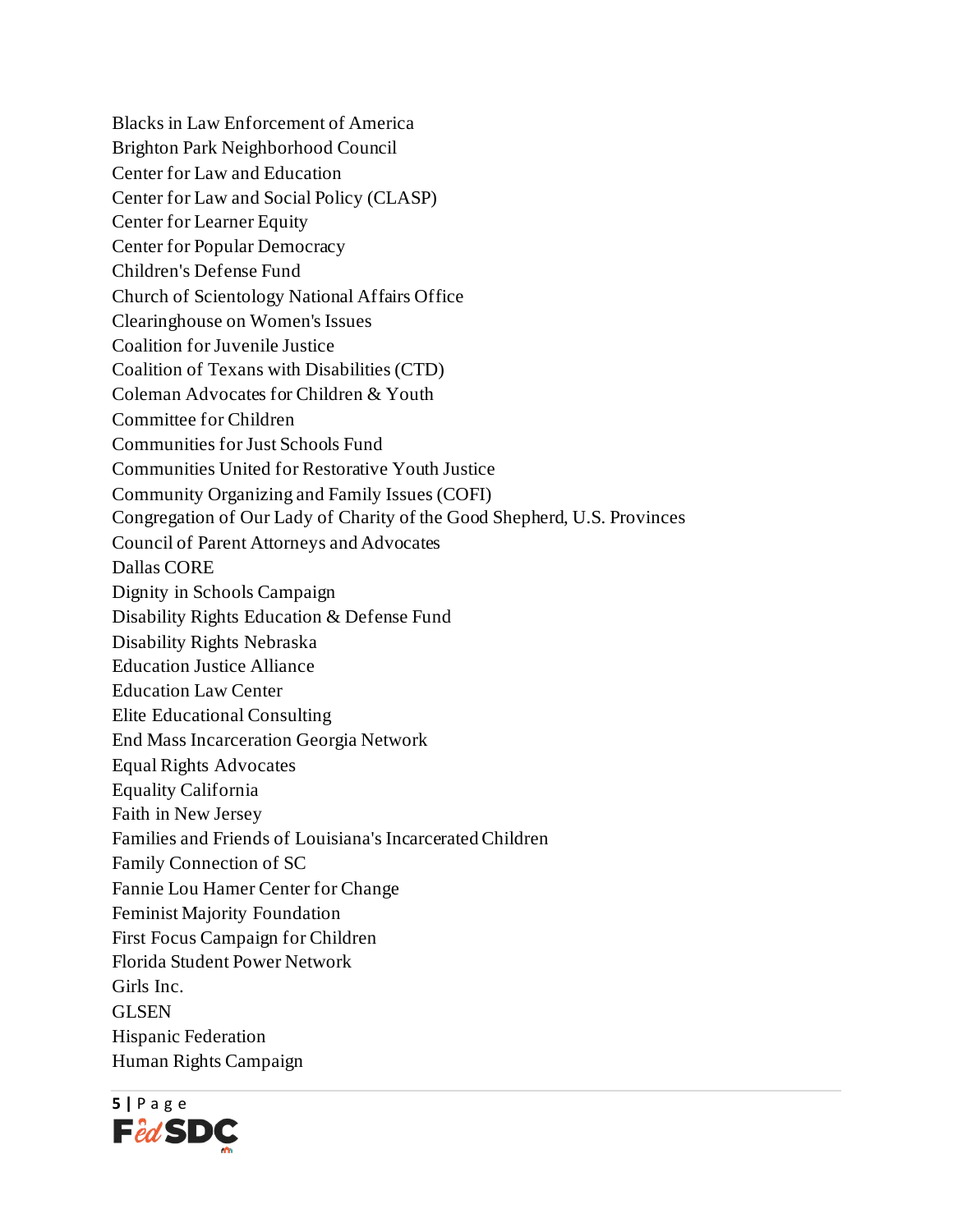Interfaith Action for Human Rights Justice for Families Juvenile Law Center Kentucky Protection and Advocacy Lawyers for Good Government (L4GG) Legal Aid Justice Center Make the Road Nevada **MEASURE** Mississippi Coalition to End Corporal Punishment Missouri Parents Act (MPACT) MomsRising NAMI Huntington Narrative Arts National Advocacy Center of the Sisters of the Good Shepherd National Association of Counsel for Children National Association of Social Workers - Texas Chapter National Black Child Development Institute National Black Justice Coalition National Center for Learning Disabilities National Center for Parent Leadership, Advocacy, and Community Empowerment (National PLACE) National Center for Youth National Council of Churches National Educators United National Juvenile Justice Network National Parents Union National PTA National Women's Law Center New Hour Li One Pa One Voice Our Revolution Ohio Parents Across America Parents Organized for Public Education Paterson Education Fund PEAK Parent Center POWER-PAC IL Project KnuckleHead Public Advocacy for Kids (PAK)

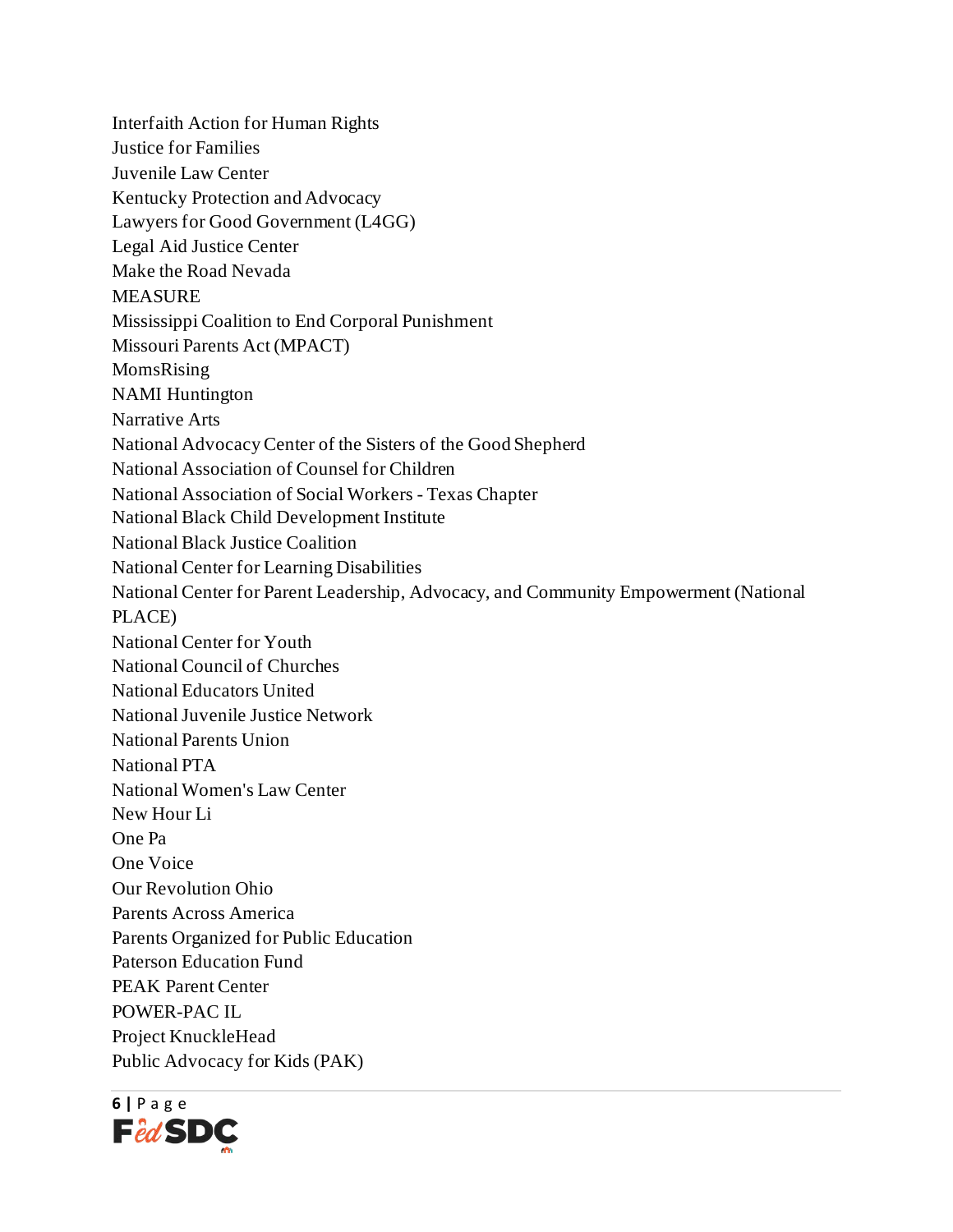**RACCE** Racial Justice NOW Rebuilding Independence My Style Represent Justice Show and Tell Silver State Equality SPAN Parent Advocacy Network SPLC Action Fund Stand for Children Stand for Children State Wide Education Organization Committee State Wide Education Organized Committee Student Advocacy Center of Michigan Students for Educational Justice Sunflower County Parents and Students United Texas Appleseed The Advocacy Institute The Choice Program at UMBC The Gault Center The Institute for Compassion in Justice The Parents' Place of MD United Women in Faith Virginia Caucus of Rank & File Educators

## *INDIVIDUALS*

Alan Papscun Alex Stavis Angela Isaacs Anna Cowen Anthony Barron Anthony Buch B. Goodall BACARDI L. JACKSON Ben Brucker Betty L. Petty Bill Holt Bill O'Brien Breon Wells Caley Selene Ream

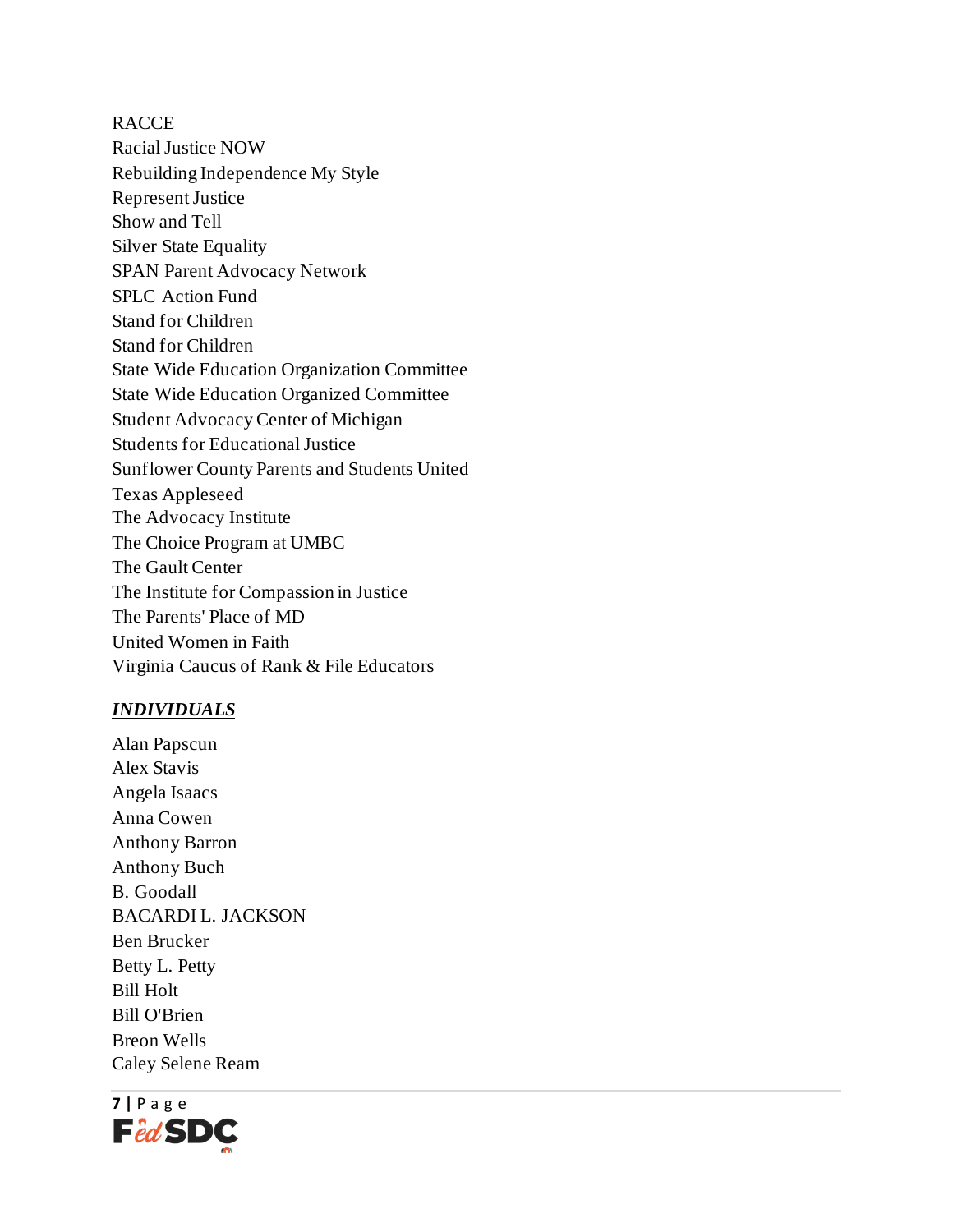Candice Lowery Carol Fly Carol Wagner Catherine Price Charlotta Charlotta Ball Christine Payden-Travers Christopher L. Scott Colin Melville Cynthia Cotte Griffiths Dallas Windham Dara Baldwin David Caicedo David Yanosik Dawn Yuster Denise Lytle Don Doornbos Dr Morrow Dr. Bridgett E. Ortega Dr. Feliza I. Ortiz-Licon Dr. Gloria Tavera Dr. Sue Klein Elena Rumiantseva Emily Jones Eric A. Evans F. Burgess Frances Goff Fred Morrison G. Clemson Gary O Gemma Mears Gerry Milliken H. Michael McQuow Harold Watson J. Beverly Jaime Tackett Koppel James Keenan Janette Jorgensen Janice M. Harper

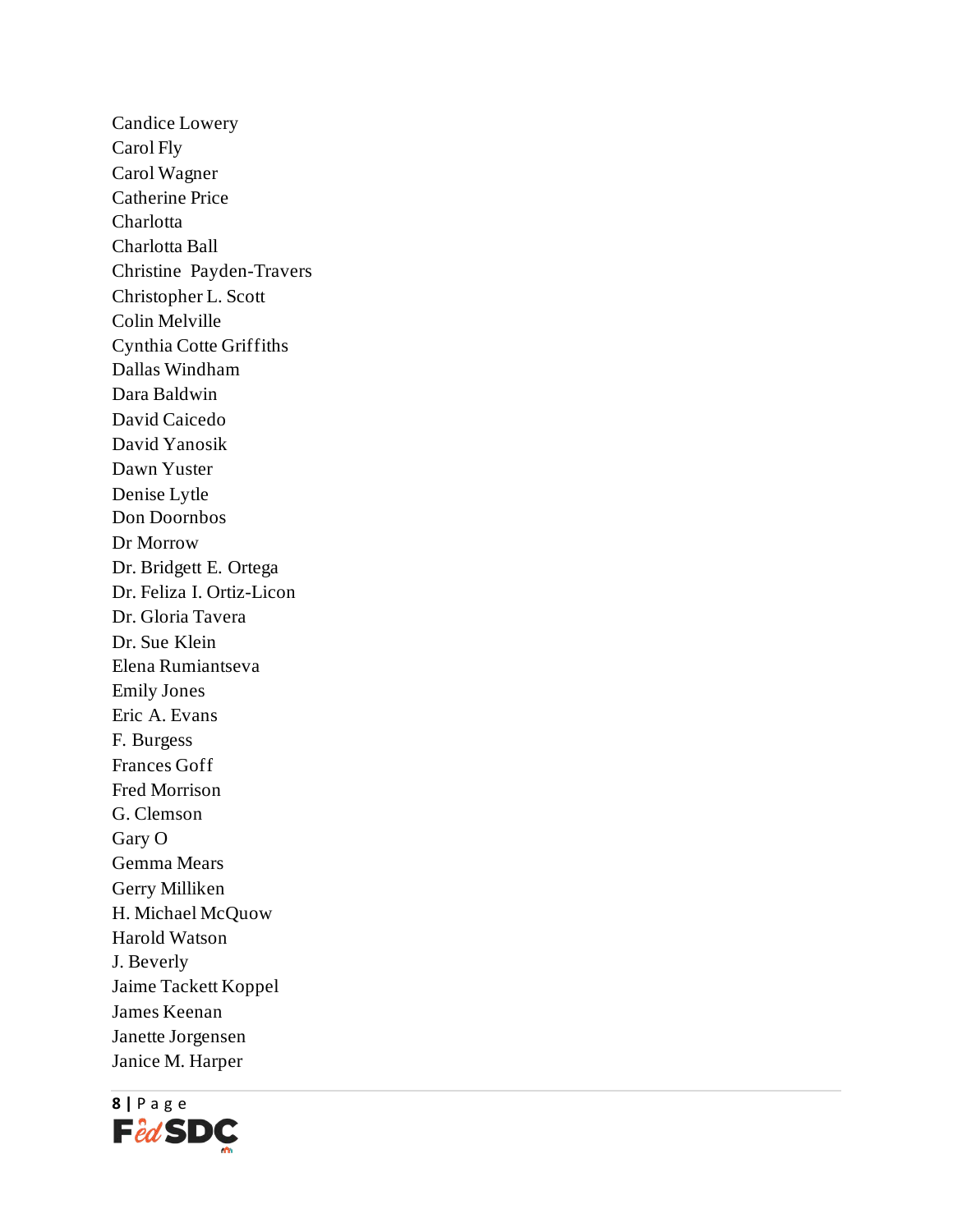Jason Murcko Jay Rice Jean Tepperman JL Angell Joan Budd Joanne Hesselink John Oda Josephine Lowrey Julie Glover K Danowski K ZEIGENBEIN Kareem Neal Karen Boehler Kate Harder Kathryn Christian Kathy Bradley Kiplyn Primus Laura Herndon Lewis Kuhlman Lindsay Hammond Liza Cobey Marianna I. Marisol Rerucha Mark R. Warren Matthew Barbato Matthew Boguske Meghan Jones Merrill Cole Mia Taylor Michael Kast Michael L. Sileno Michael Lawler Michele Michele Tyler Mika Fernandez Nancy E. Woolley Onyịnye Alheri, LMSW Pam Harbin, Pittsburgh Public School Board Director Pamela Perkins Carn, Co-Covener, End Mass Incarceration Georgia Network

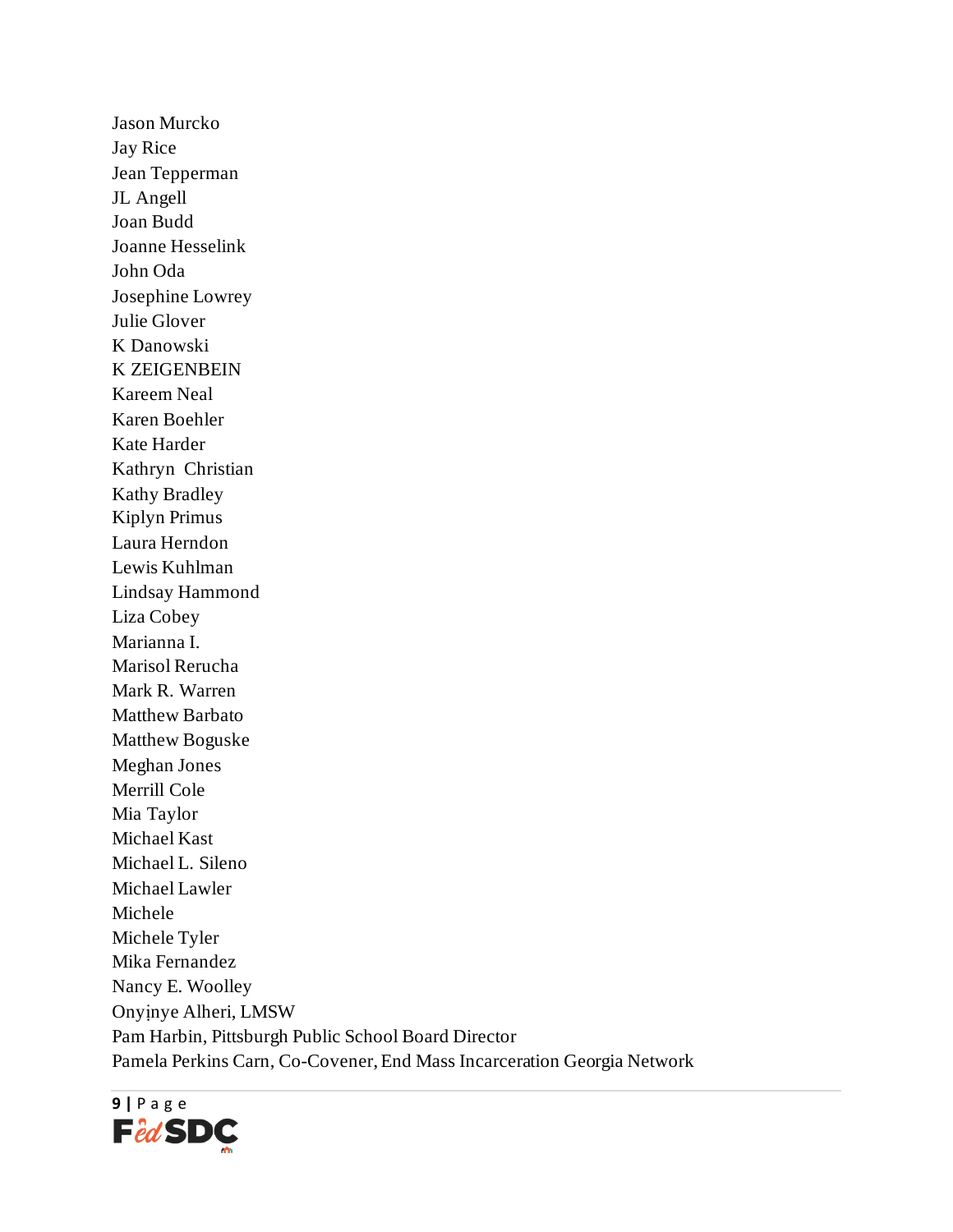Peg C. Peggy Moran Penelope Lillianna LillieMay Garcia Rebecca B. Rebecca S. Regina Campbell Rick Lewis Robin Patricia Dumler Ronald E Hampton Ronit Corry Roslyn Smith Sarah Mullins Savannah Hawkins Scott Species Scout Perry Sharon Baker Sherry D. Wright Sindy Carballo Garcia Sister Joan Agro Stacie Charlebois Steve Bloom Steven B. Combes Suzanne M. Sylvia Whiting Tania J Malven Taylor Brown Thomas Nieland Tika Bordelon Tom Rewoldt Tony Wise Tracy S Feldman Virgene Link-New Whitney Bunts

## **Cc:**

U.S. House of Representatives Education and Labor Committee Senate Health Education, Labor and Pensions Committee (HELP) U.S. House of Representatives U.S. Senate